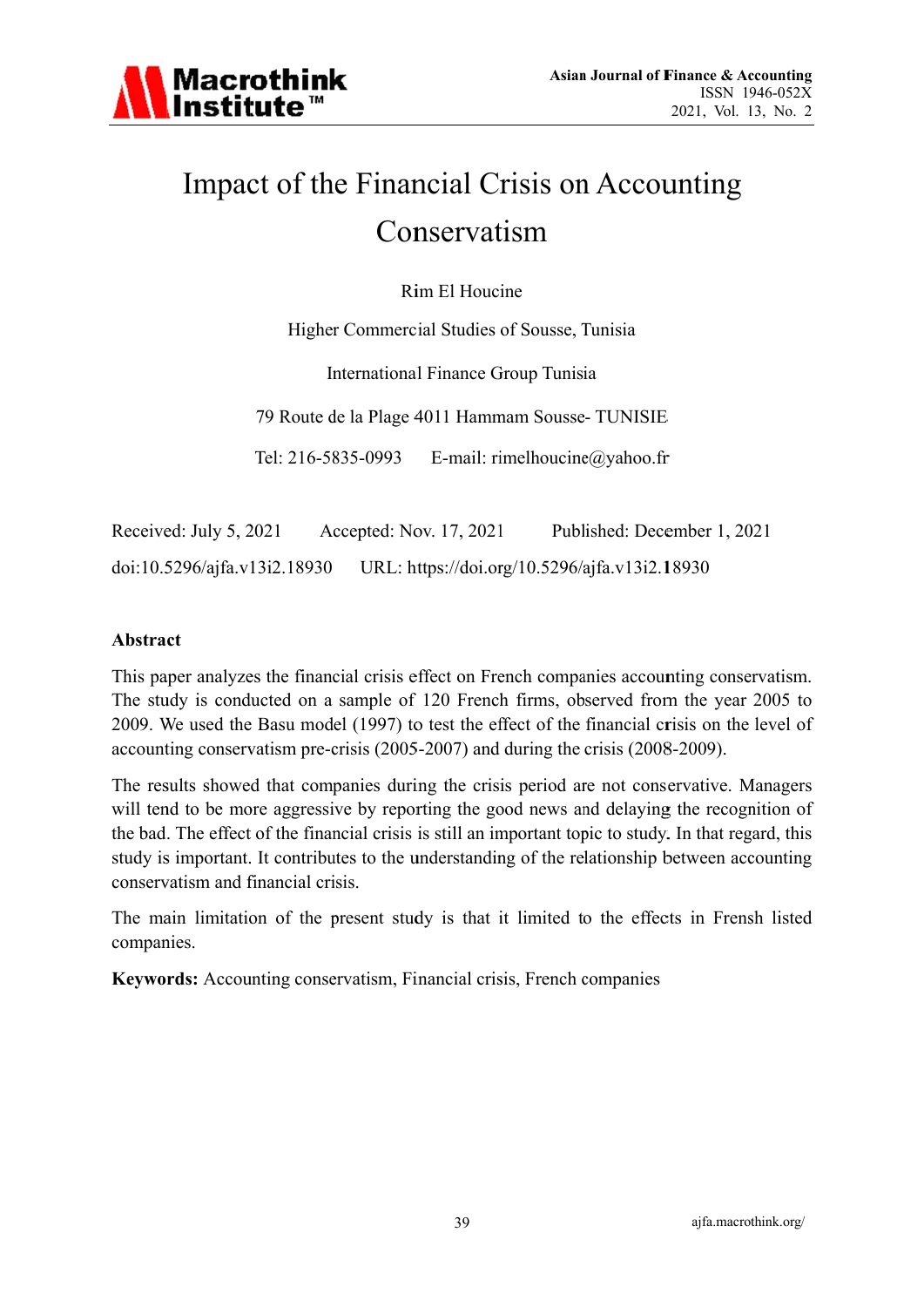

#### **Introduction**

This article focuses on the effect of the financial crisis on the level of accounting conservatism in the French context. Indeed, despite the wealth of studies related to our problematic, in the context of Central and Eastern Europe countries, including developing countries. In France, few studies contribute to the understanding of this theme. Thus, the majority of articles have studied the effect of the 1997 Asian financial crisis on accounting conservatism.

This work has, therefore, the ambition to provide additional light on a current topic, still very little discussed in France, about the effect of the financial crisis (2008-2009) on accounting conservatism. The study is estimated on a sample of 120 French companies listed on the SBF 120 index over five years from 2005-2009 to 600 observations. The final example includes 400 observations. The remainder of this paper is organized as follows:

Section1 reviews the relevant literature. Section 2 discusses the research methodology and sample, and Section 3 presents the results. The final section concludes.

#### 1. Literature Review

The effect of financial crisis study (2008-2009) on the level of accounting conservatism in the EU and in particular, in France, is still limited since there is no research done in this context. On the other hand, some studies have analyzed the association between accounting conservatism and earnings management in the European context during the financial crisis  $(2008 - 2009)$ .

Balakrishnan and al. (2016) study the effect of accounting conservatism on the level of the company's investment during the financial crisis (2007-2008). They find that companies with less conservative financial reporting experienced a sharper decline in investment activity following the onset of the crisis than firms with more conservative financial reporting. In other words, the investment was more sensitive to a negative credit market shock for companies with aggressive financial reporting. This relationship is stronger for companies that were financially constrained is faced with more significant external financing needs or had a higher information asymmetry. They also find that more conservative firms recorded lower declines in debt-raising activity than in stock market performance. The evidence suggests that accounting conservatism reduces underinvestment in the presence of information frictions.

Filip and Raffournier (2012) examine the impact of the financial crisis (2008-2009) on the earnings management behavior of European-listed firms. They noticed that there was a significant decrease in income smoothing and an improvement of accruals quality during the crisis period. This trend was confirmed in most of the 16 countries studied.

Iatridis and Dimitras (2013) study how the economic crisis is affecting the possibilities of results manipulation, and the relevance of the financial figures of the listed companies: Portugal, Ireland, Italy, Greek, and Spanish that are audited by a Big4. They found that Portugal, Italy, and Greece tend to be more involved in earnings management to improve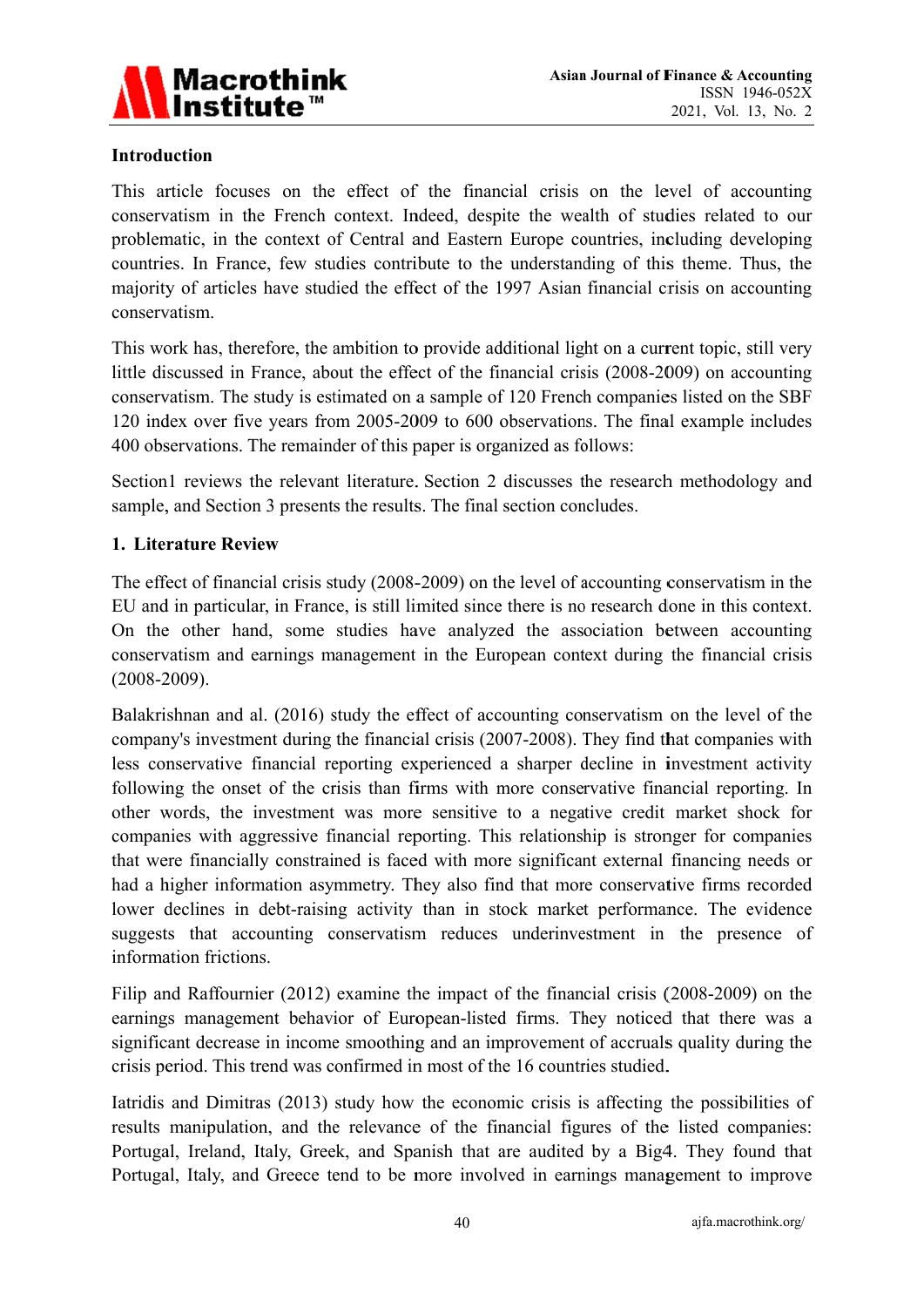

their profitability and liquidity during the 2008 financial crisis, while Ireland has less evidence of manipulation results than Spain.

Similarly, in the context of the 2008 financial crisis, Francis and al. (2013) tested how conservative accounting affects shareholder value. They found that there is a significant positive relationship and an economically important relationship between conservatism and stock performance during this period. They found that there is a meaningful positive relationship and a financially significant relationship between conservatism and stock performance during this period.

Kousenidis and al. (2013), taking a sample of EU companies, examined how the 2008 financial crisis impacted the quality of reported earnings of listed companies in countries with low tax sustainability. The results show that the average of earnings quality improved during the financial crisis.

The financial crisis is a factor that influences the extent of conservatism practiced by managers. Warganegara and Vionita (2010) examine the effects of the Asian financial crisis over the period 1996-2001 on the levels of accounting conservatism in Indonesia. They show that the pessimism of investors is dominated, and all good news has been covered with bad news. Most investors respond to bad news by further reducing companies' access to capital. In an attempt to deal with these adverse reactions, managers have an incentive to recognize more accurate information than they would typically (Francis and al., 2013). In such a case, the manager will choose a more aggressive conservatism during the financial crisis.

At the same time, using conditional conservatism, Wu and al. (2013) studied the effect of accounting conservatism on shareholder value during the 2007 financial crisis. The method he used to detect conservatism is the C-score of Khan and Watts (2009), who used cumulative stock returns as a proxy for the value of the firm. By choosing a sample of 5500 American companies, they found that there is a positive association between conservatism and stock returns. They used substitutes for conservatism, different start dates of the crisis, non-financial companies in the sample, and various statistical methods, making this result stronger. Subsequently, this finding provides proof positive theory accounting that conservatism is an effective governance mechanism to mitigate the information and control risk for agency problems, and that shareholders benefit from prudent accounting.

Many empirical studies have attempted to quantify the extent of accounting conservatism and to identify the main advantages of conservatism.

Watts (2003a) debates the implications of accounting conservatism on accounting regulators. He considers alternative explanations for accounting conservatism: contracting, shareholder litigation, taxation, and accounting regulation.

The majority of articles find that the conservatism of profits varies according to the characteristics and companies' economic context. According to Ryan (2006), business characteristics include primarily: high technology firms versus low technology firms, the composition of the board, public and private companies, the size of an auditor, the extent of profit management, the size of the company, and besides, the most studied economic contexts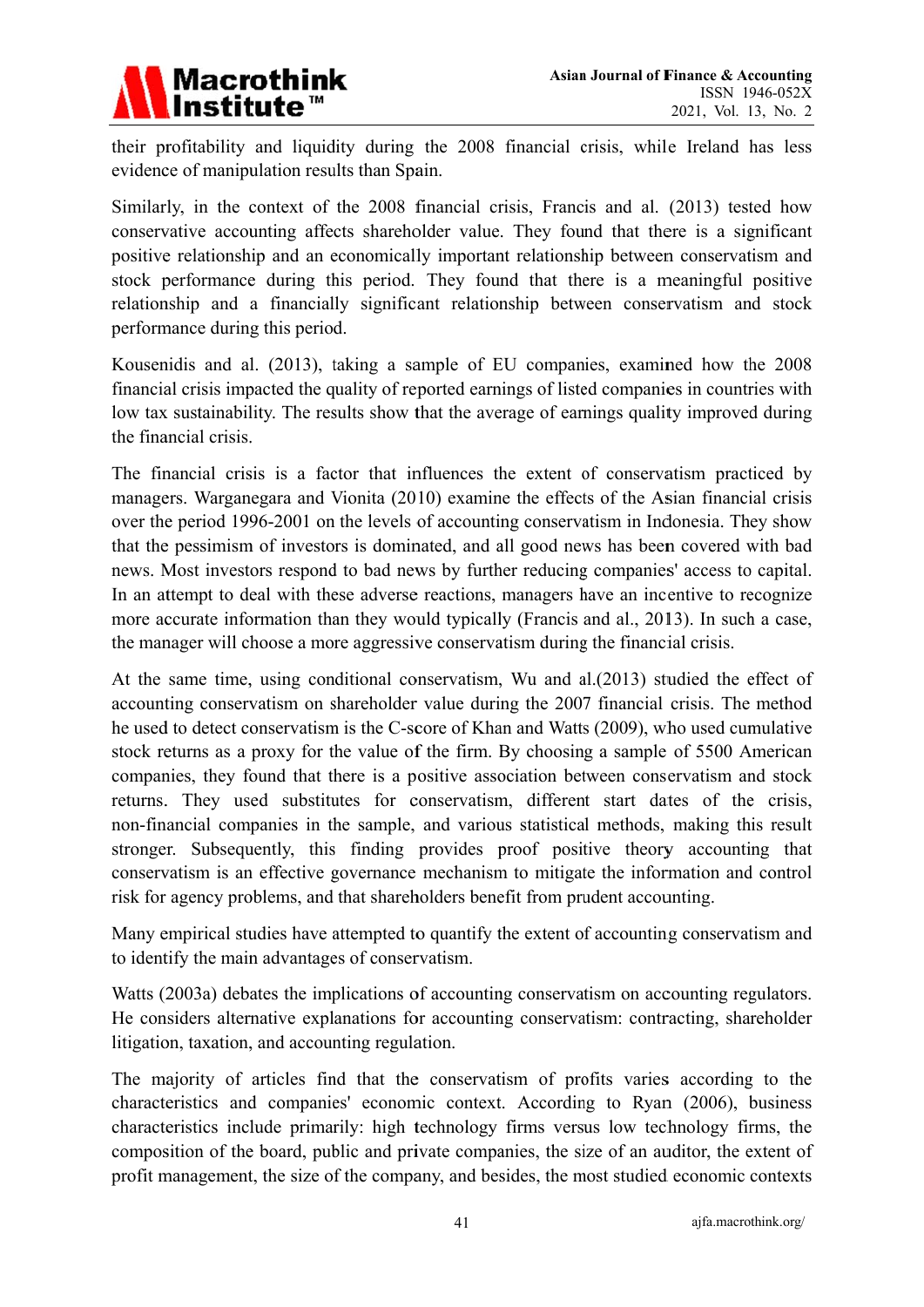

are fiscal quarters and countries.

However, few previous studies are exploring the impact of the business cycle on profit conservatism or the effect of the economic crisis on conservatism.

Khurana and al. (2006) found that firms present less conditional conservatism during expansionary periods and argue that the penalty for reporting bad news is more significant when the economy is expanding. As a result, companies have more incentives to delay the recording of bad news during the expansion of the economy.

Jenkins and al. (2009) demonstrated that conservatism is indeed higher during economic contractions from the year 1980-2003. They provided several critical explanations for these empirical results. First, securities litigation generally occurs in a period of economic decline, and the risk of litigation is one of the essential factors in the demand for conservative accounting (Watts 2003b). Second, the threat of increased regulatory review during the financial crisis motivates the submission of conservative accounting numbers. Third, the passage in funding sources from internal to external during the recession must result in increased demand for more conservative accounting information.

Nevertheless, many studies that have studied the impact of the 1997 Asian crisis on profit conservatism found evidence against the findings of Khurana and al. (2006) and Jenkins and al. (2009).

To summarize, there is mixed evidence of previous research on the impact of the company's cycle on accounting conservatism and an apparent lack of research on the effects of the 2007-2008 global financial crisis on conservatism.

Based on the theoretical arguments and empirical evidence presented, we assume that the level of conditional conservatism must be lower during periods of economic decline compared to periods of expansion for companies in Central and Eastern Europe. We anticipate that the risk of litigation is higher. As a result, regulatory review increases during the crisis period. As a result, they will not be essential factors of conservatism for Eastern European bank-oriented companies in Eastern and Central European countries due to the mechanisms of the undeveloped capital market.

Vichitsarawong and al. (2010) and Gul and al. (2002) report that accounting conservatism in East Asian countries is lower during the crisis than during regular economic periods. Thus, they assume that companies facing the financial crisis are under pressure to pass on more positive information to investors to reduce the negative impact of the crisis. Managers will tend to be more aggressive in reporting good news and delaying the recognition of bad news. As a result, the level of conservatism has decreased from the pre-crisis period to the crisis period. We can then state the following hypothesis: The level of accounting conservatism decreases in times of financial crisis.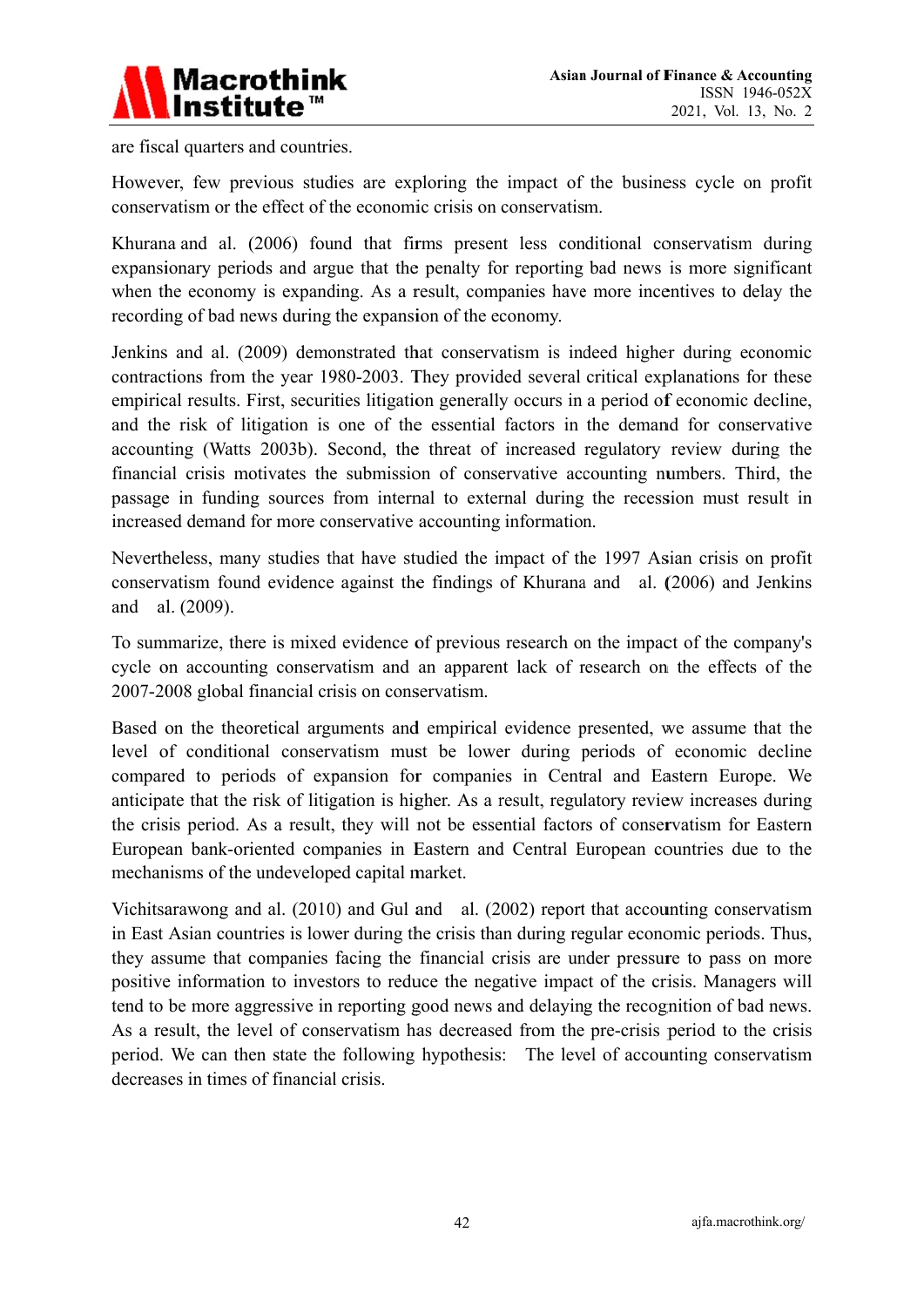

## 2. Methodology

#### 2.1. Sample and Data Collection

The sample is composed by industrial and commercial companies belonging to the SBF 120 stock exchange index throughout an investigation from 2005 to 2009. We collected the data covered by this study from the Thomson Financial database.

To study the level of accounting conservatism in times of crisis, we divided our sample into two sub-samples a Pre-crisis period (2005-2007) and during the crisis (2008-2009). Table 1 describes the sample.

|                                                  | Number Of<br>Compagnies | Number Of<br><b>Observations</b> |
|--------------------------------------------------|-------------------------|----------------------------------|
| Companies Listed On SBF 120 (Year 2005-2009)     | 120                     | 600                              |
| -Companies Belonging To The Financial Sector     | 18                      | 90                               |
| -Companies With Unavailable Data                 | 18                      | 90                               |
| -Financial Statements Of Non-Consolidated Groups | $\overline{4}$          | 20                               |
| <b>Final Sample</b>                              | 80                      | 400                              |

Table 1. Description of the Sample

## 3.2 Modeling Regression

We used the Basu model (1997) to test the effect of the financial crisis on the level of accounting conservatism pre-crisis (2005-2007) and during the crisis (2008-2009). Basu model (1997) is called the differential timelines of earning concerning bad and good news. Basu (1997) considers accounting conservatism as the asymmetric treatment of good news as gains and bad as losses is captured by the linear regression of accounting earnings on stock returns. The Basu model (1997) applied is as follows:

We will integrate the size and debt variables in our model.

$$
X_{it'}p_{it\text{-}1} = \alpha 0 + \alpha 1 D_{it} + \alpha 2 R_{it} + \alpha 3 D_{it} * R_{it} + \alpha 4 SIZE + \alpha 5 DEBT + \epsilon_{it} \tag{1}
$$

The coefficient  $\alpha$ 2 measures the rapidity of the recognition of benefits to good news (positive returns) and the sum of coefficients  $\alpha$ 2 and  $\alpha$ 3 measures the rapidity of the recognition of benefits to bad news (negative returns).

The coefficient of determination (R2) is measured by the association between earnings and positive stock market returns as well as between incomes, and adverse stock market returns So that the increase in the value of this coefficient implies that the association between the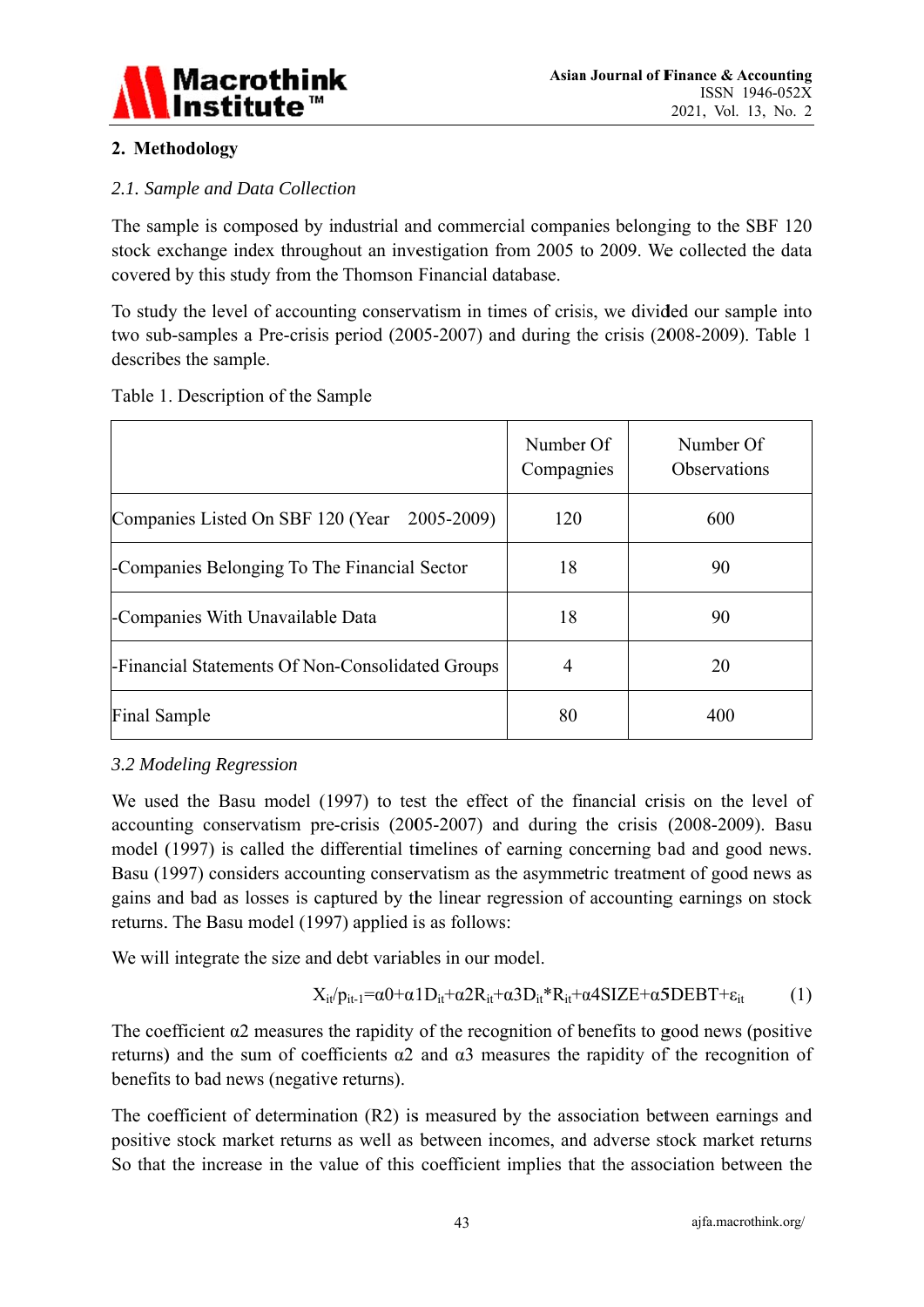

profit and the stock market return will then be more significant. In this context, Basu (1997) postulates that to measure the level of accounting conservatism, we must compare R2 with either bad news or good news.

We will apply the Basu model (1997) for the two sub-samples Pre-crisis (2005-2007) and during the crisis (2008-2009) to compare the coefficient  $\alpha$ 3 and even compare their respective  $R2.$ 

3.3 Variables Measurements

The Dependent Variable: Earnings per share to price ratio  $3.3.1$ 

Our dependent variable, denoted by  $X_{it}/P_{it-1}$  in the regressions, is the Earnings Per Share (EPS) ratio divided by the price given by the report of the accounting result per share on the share price at the beginning of the period. According to Christie (1987) and Kothari (1992), the regression of good quality and the control of the heteroscedasticity of the residues is due to the division of the accounting variables by the price at the beginning of the period.

Earnings Per share (EPS) the ratio of a company's net income to the number of shares that make up its capital. EPS is a ratio that companies listed under IFRS must present.

 $X_{it}$ : The earnings per share for firm i in fiscal year t.

 $P_{it-1}$ : The price per share at the beginning of the fiscal year.

 $X_{it}/P_{it-1}$ : Earnings per share to price ratio.

3.3.2 The Independent Variable: Stock Returns

The independent variable is the stock returns. Basu (1997) uses equity returns to represent good and bad news. Basu (1997) uses annual stock returns measured from nine months before fiscal year-end to three months after fiscal year-end. However, most subsequent studies use the fiscal year. The performance measure, three months after fiscal year-end, aims to give the market time to integrate information into contemporary profits. The use of the year's return prevents the yield from being distorted by the introduction of new information (different from benefits) on the market.

We have opted to calculate performance for the period beginning from the ninth month before fiscal year-end until the third month after fiscal year-end, using the following formula:

$$
R_{it}=(P_{it}-P_{it-1})/P_{it-1}\qquad \text{ with:}\qquad
$$

 $P_{it}$ : the share price i three months after fiscal year-end.

 $P_{it-1}$ : the share price i nine months before fiscal year-end.

Easton, Harris, and Ohlson (1992) and Dumontier and Labelle (1998) have shown that the application of dividends for the adjustment of returns does not affect the result. We have adopted for the disregard of dividends concerning the calculation of stock market returns.

3.3.3. The Dichotomous Variable: Good or Bad News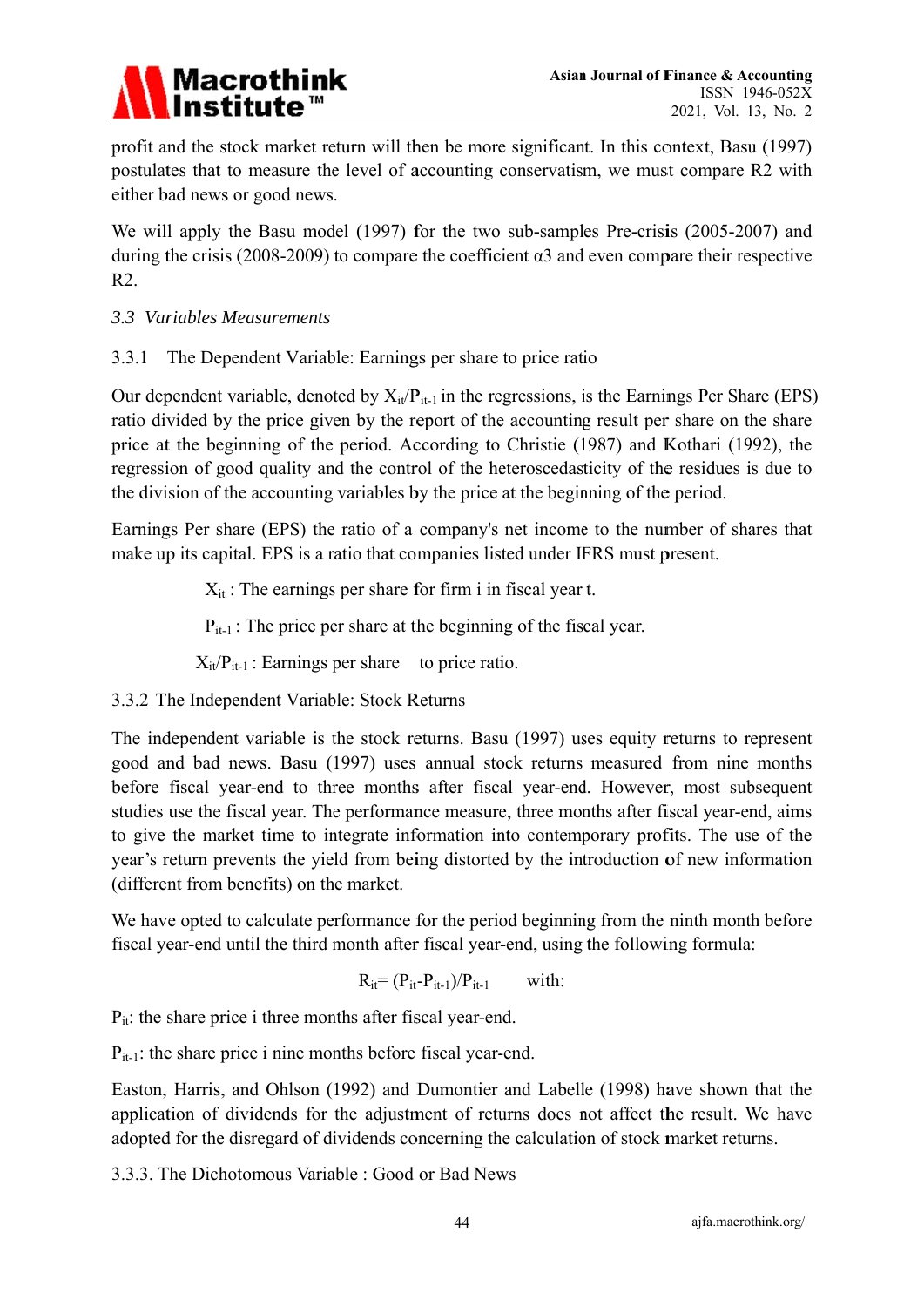# **Macrothink**

 $D_{it}$  worth 1 if the stock market return is negative (indicating bad news) and worth 0 if the stock market return is positive (good news).

Basu (1997) reveals that negative stock market returns over a period generally reflect net asset losses, and positive stock returns reflect net asset gains.

Gains that show increases in the value of net assets, whereas, losses show decreases in the value of net assets.

#### 3.3.4. Size

The total market capitalization, that of the assets, the turnover, the accounting result, and the total number of employees present the various measures of company size cited by Bujak and Richardson (1997).

We opted for market capitalization as a measure of the size of the firm.

During our study, we used the Neperian logarithm of market capitalization to better linearize this measure because of the differences noted due to the heterogeneity of the sample.

#### 3.3.5. Indebtedness

There are multiple measures of debt in the literature. Daley and Vigeland (1983) measure the level of debt by the ratio of total listed and unlisted debt or non-current debt/Total assets. For example, Black, Sellers, and Manly (1998) measure the level of indebtedness of the company by the ratio of Total non-current financial debt/equity. Also, Brown, Izan and Loh (1992) keep the total rate of financial debts by total liabilities and equity. Like Lafond and Watts (2008), we measure the level of debt by the Total Debt / Total Assets ratio.

#### 3. Analysis and Discussion of Results

#### 3.1. Descriptive Statistics

Table 2 presents the descriptive statistics of the ratio Earnings per share/price and share returns of subsample: Pre-crisis (2005-2007) and during the crisis (2008-2009). The earnings per share/price and share return variables show trends similar to those of previous research such as the Sodan, Barac, and Vurko study, 2013).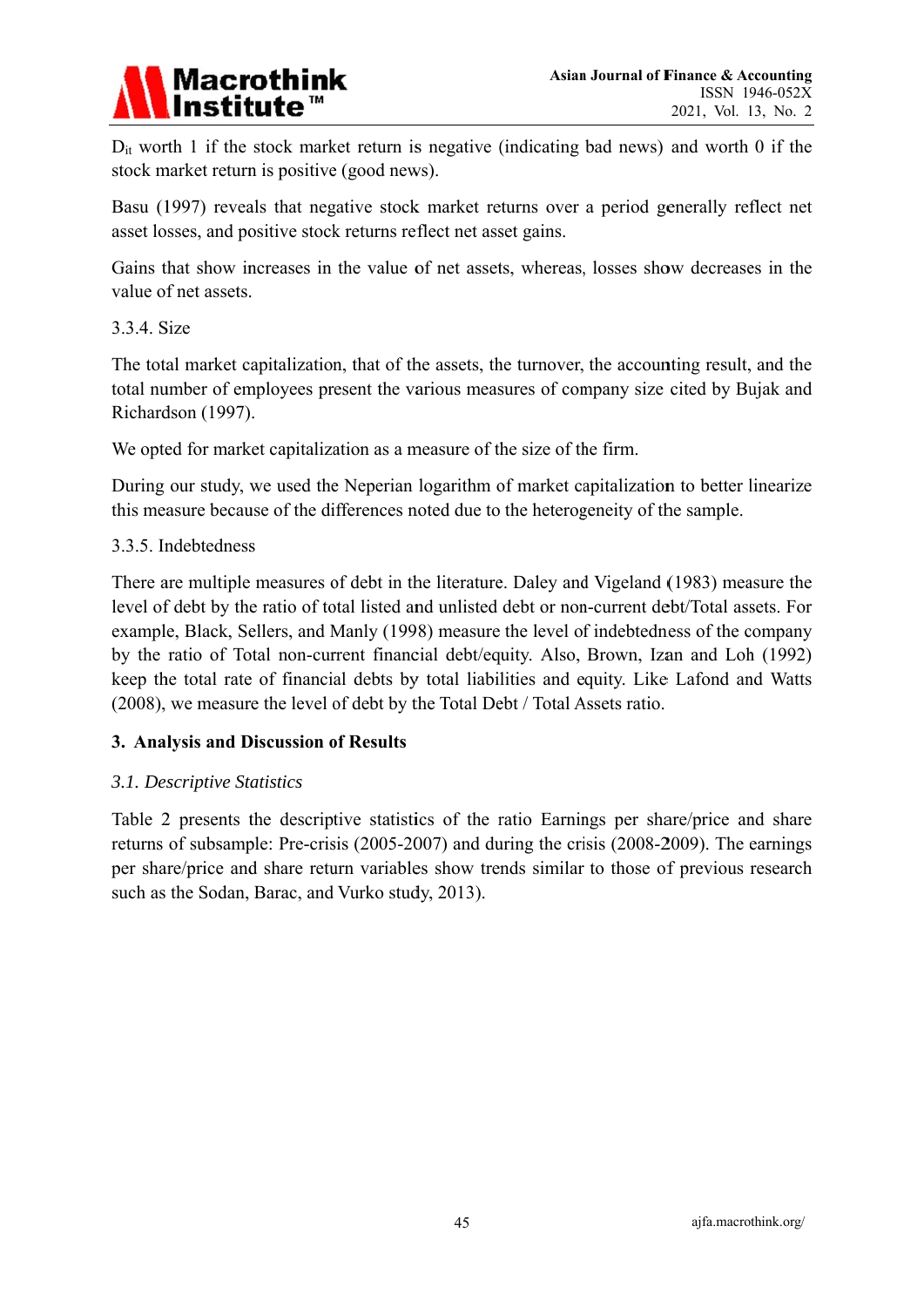

|                               |                  |           | Pre-Crisis (2005-2007)    |                |                  |
|-------------------------------|------------------|-----------|---------------------------|----------------|------------------|
| Variable                      | Median           | Mean      | <b>Standard Deviation</b> | Minimum        | Maximum          |
| $X_{it}/P_{it-1}$             | 0.0626           | 0.0777    | 0.0635                    | $\overline{0}$ | 0.5047           |
| $D_{it}$                      |                  | 0.3437    |                           |                |                  |
| $R_{it}$                      | 0.0097           | 0.0095    | 0.0265                    | $-0.0784$      | 0.1344           |
| $D_{it}^*R_{it}$              | $\boldsymbol{0}$ | $-0.0059$ | 0.0122                    | $-0.0784$      | $\boldsymbol{0}$ |
| <b>SIZE</b>                   | 0.0085           | 0.0084    | 0.0013                    | 0.0055         | 0.0118           |
| <b>DEBT</b>                   | 0.2428           | 0.2864    | 0.2168                    | 0.0027         | 0.6908           |
| During The Crisis (2008-2009) |                  |           |                           |                |                  |
| Variable                      | Median           | Mean      | <b>Standard Deviation</b> | Minimum        | Maximum          |
| $X_{it}/P_{it-1}$             | 0.0496           | 0.0469    | 0.0311                    | $\overline{0}$ | 0.1695           |
| $D_{it}$                      |                  | 0.475     |                           |                |                  |
| $R_{it}$                      | 0.0050           | 0.0049    | 0.0483                    | $-0.0925$      | 0.1413           |
| $D_{it}^*R_{it}$              | $\boldsymbol{0}$ | $-0.0182$ | 0.0248                    | $-0.0925$      | $\theta$         |
| <b>SIZE</b>                   | 0.0081           | 0.0081    | 0.0014                    | 0.0047         | 0.0117           |
| <b>DEBT</b>                   | 0.2368           | 0.2758    | 0.2004                    | 0.0015         | 0.1535           |

Table 2. Descriptive Statistics for Subsamples « Financial Crisis »

We find that the median Earnings per Share / Share Returns ratio before the financial crisis was higher during the crisis period. Besides, the earnings per share/price and share returns give significantly lower average values during the crisis than in the period before the financial crisis. These results are consistent with those of Sodan, Barac and Vurko (2013) which were found in the countries of Central and Eastern Europe, that the median of the ratio Earnings per share/ price and share returns before the financial crisis (2005-2007) were higher during the crisis period  $(2008-2009)$ .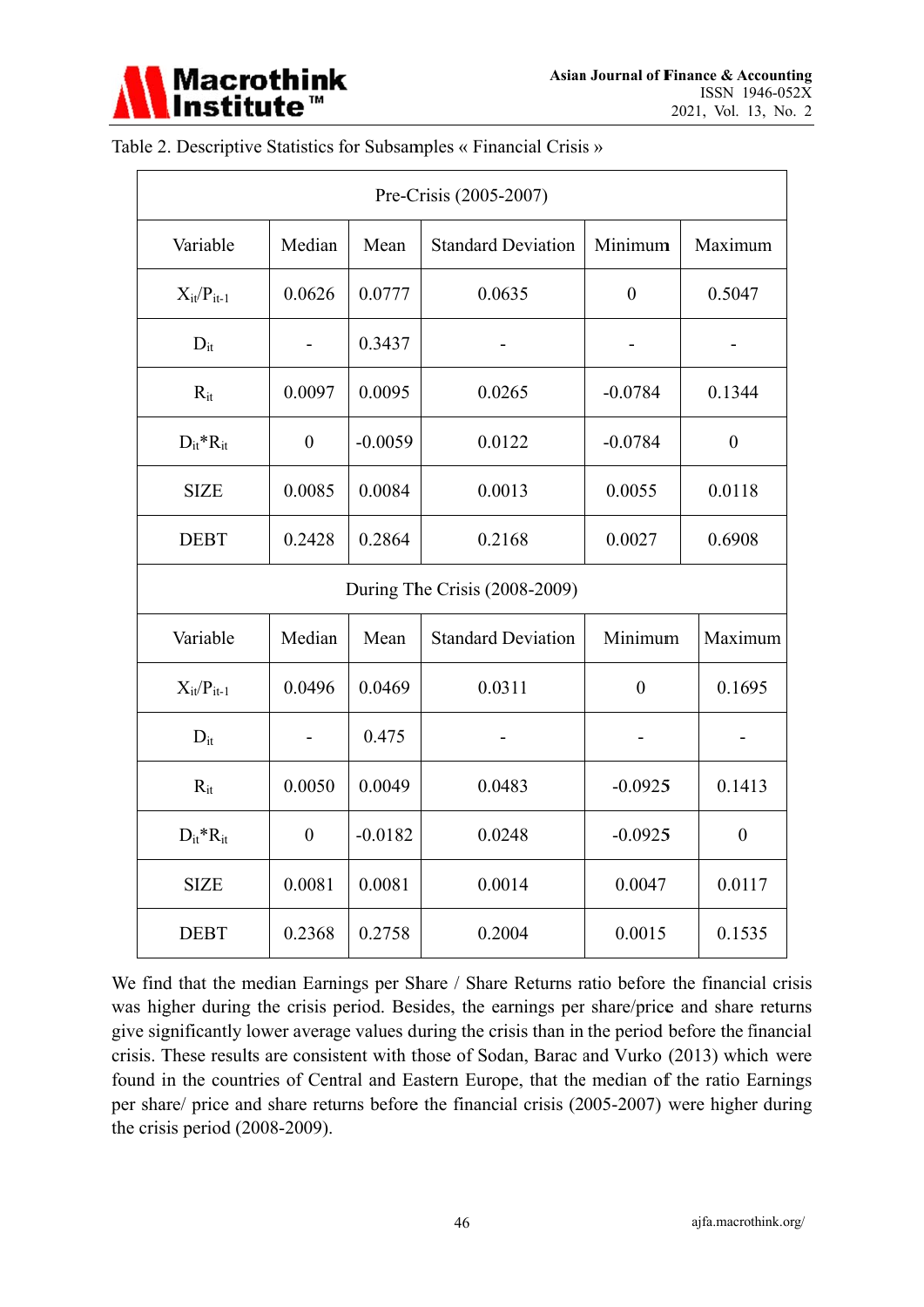

Besides, we note that the standard deviation of earnings per share before the financial crisis is of the order of 0.0635. During the crisis period, it is of the order of 0.0311, which allows us to see a decrease in the standard deviation. On the other hand, it shows that the standard deviation of share returns during the crisis period was higher than before the crisis.

Finally, we find that the average size of companies and the level of indebtedness decreased during the financial crisis than before the crisis.

#### 3.2. Bi-Varied Analysis

To find out if there is a problem of multi-collinearity between the explanatory variables, we have used the correlation matrix, which must affirm a multi-collinearity between some of the variables studied. There is no problem with multicollinearity if all dependent and independent variable coefficients are less than 80 per cent (Kennedy, 1985).

Table 3 shows that all the correlation coefficients are less than 0.8, and therefore, we can confirm the correlation between the variables. It means that the problem of multi-collinearity does not exist in our model.

|                | $D_{it}$                 | $R_{it}$                 | $D_{it}R_{it}$        | <b>SIZE</b>           | <b>DEBT</b> |
|----------------|--------------------------|--------------------------|-----------------------|-----------------------|-------------|
| $D_{it}$       | $\mathbf{1}$             |                          |                       |                       |             |
| $R_{it}$       | $-0.7808***$<br>(0.0000) | $\mathbf{1}$             |                       |                       |             |
| $D_{it}R_{it}$ | $-0.6974***$<br>(0.0000) | $0.7116$ ***<br>(0.0000) | $\mathbf{1}$          |                       |             |
| <b>SIZE</b>    | $0.0718***$<br>(0.1520)  | $-0.1438***$<br>(0.0039) | 0.0172<br>(0.7314)    | $\mathbf{1}$          |             |
| <b>DEBT</b>    | $-0.0592$<br>(0.2373)    | 0.0276<br>(0.5822)       | $-0.0035$<br>(0.9436) | $-0.0371$<br>(0.4599) | 1           |

Table 3. Correlation Matrix

We find that the  $D_{it}$  is correlated negatively and significantly with the  $R_{it}$  (-0.7808), with the  $D_{it}^*R_{it}$  (-0.6974) at the significance level of 1 per cent.

The share returns is positively correlated with the  $D_{it}^*R_{it}$  (0.7116) and negatively correlated with the size  $(-0.1438)$  at the significance level of 1 per cent.

The recognition of bad news relative to the recognition of good news generated by stock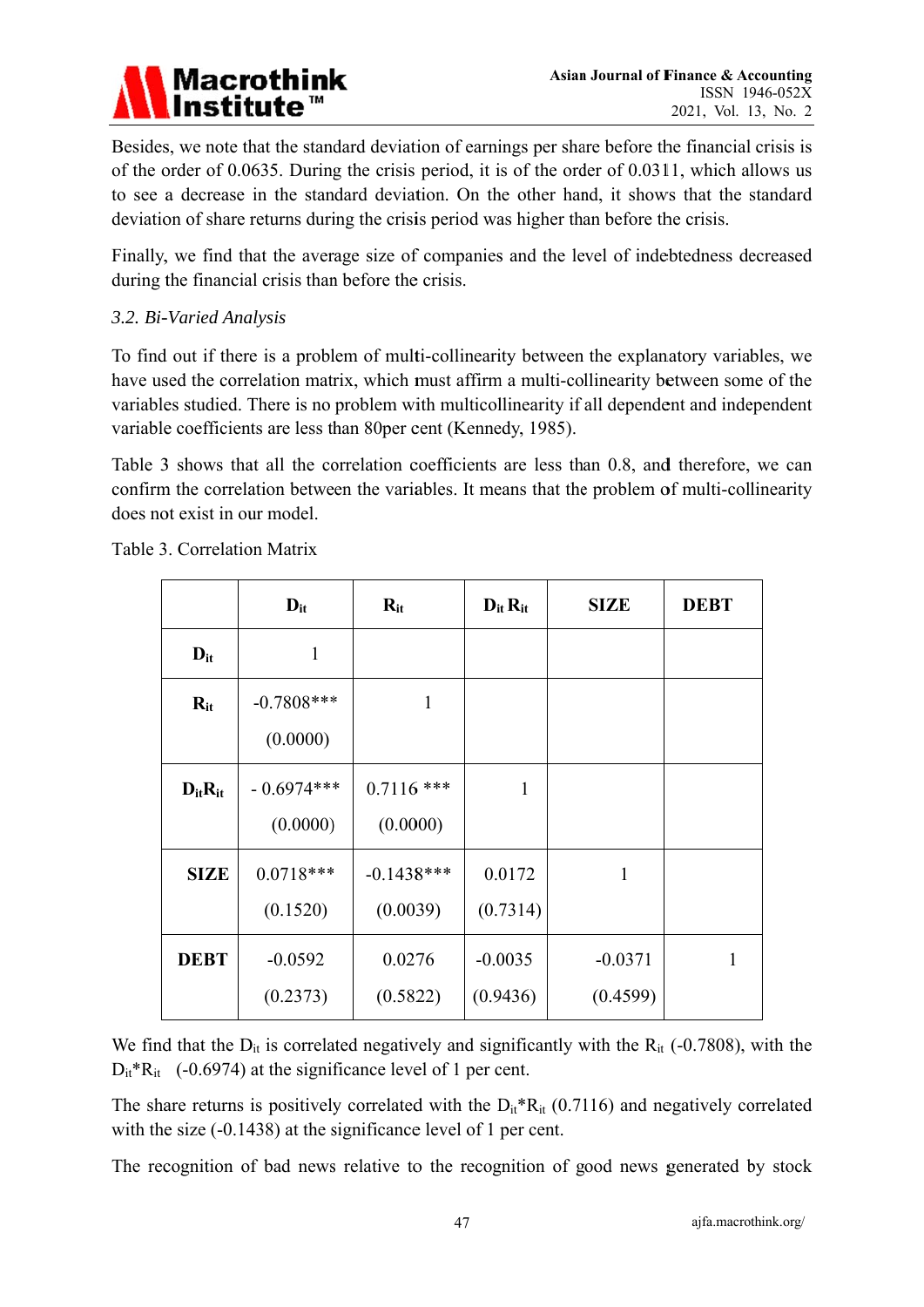

market returns  $(D_{it} * R_{it})$  is positively correlated with the size of the company (0.0172) and negatively correlated with the indebtedness (-0.0035).

Finally, the size of the company is correlated negatively with the company's indebtedness  $(-0.0371)$ .

For our analysis to be more in-depth, we used the VIF (Variance Inflation Factor) which allows us to detect the problem of multi-colinearity between the explanatory variables. In our study, the average VIF of the variables is less than 5. Thus, we can confirm the hypothesis of the absence of multi-collinearity between the explanatory variables of our model.

#### 3.3. Multi-Varied Analysis

The regression results of the two sub-samples in the panel are presented in Table 4: Pre-crisis  $(2005-2007)$  and during the crisis  $(2008-2009)$ .

The coefficient  $\alpha$ 3 relative to  $D_{it}^*R_{it}$  measures the practice of accounting conservatism. We will examine the level of accounting conservatism of the coefficient  $\alpha$ 3 ( $D_{it}^*R_{it}$ ) before and during the crisis and also compare the adjusted R2 of the Basu model (1997) applied to the sample pre-crisis and during the crisis.

According to Table 4, we observe that before the financial crisis the coefficients  $\alpha$ 2 (R<sub>it</sub>) and  $\alpha$ 3 (D<sub>it</sub>\*R<sub>it</sub>) are statistically significant at the respective thresholds of 1 per cent and 10 per cent. During the crisis period, we note that the coefficients  $\alpha$ 1 (D<sub>it</sub>) and  $\alpha$ 3 (D<sub>it</sub>\*R<sub>it</sub>) are statistically significant at the 5 per cent threshold.

Initially, the coefficient of interaction  $D_{it}^*R_{it}(\alpha 3)$  is negative and significant at the 10 per cent threshold before the financial crisis, which implies that the gains are more sensitive to negative returns « bad news » than positive returns « good news ». Also, we notice during the crisis, that the coefficient  $\alpha$ 3 ( $D_{it}$ <sup>\*</sup>R<sub>it</sub>), lower compared to before the crisis, it is negative and significant at the threshold of 5 per cent. It means that companies during the crisis period tend to be more aggressive in reporting good news and delaying recognition of bad news.

Which means that companies are not conservative during this period. This may be due to companies under pressure to transmit more positive information to investors in order to reduce the negative impact of the crisis.

We note that the coefficient  $\alpha$ 3 (D<sub>it</sub>\*R<sub>it</sub>) is lower during the financial crisis than before the crisis (-0.8086< -0.6946). These latest results confirm, in the French context, that the level of accounting conservatism during the period of financial crisis is lower than before the crisis.

On the other hand, the coefficient of determination R2 of the Basu model (1997) applied to the sample Pre-crisis ( $R2=0.1742$ ) is higher than the R2 of the Basu model (1997) applied to the sample during the crisis ( $R2=0.1575$ ). French companies integrate their economic losses during the crisis period (2008-2009) more than before the financial crisis and they quickly report the bad news of the losses. Based on this coefficient, French companies are less conservative during the period of financial crisis than before the crisis.

From the conclusions from coefficient  $\alpha$ 3 and the coefficient of determination R2, we can say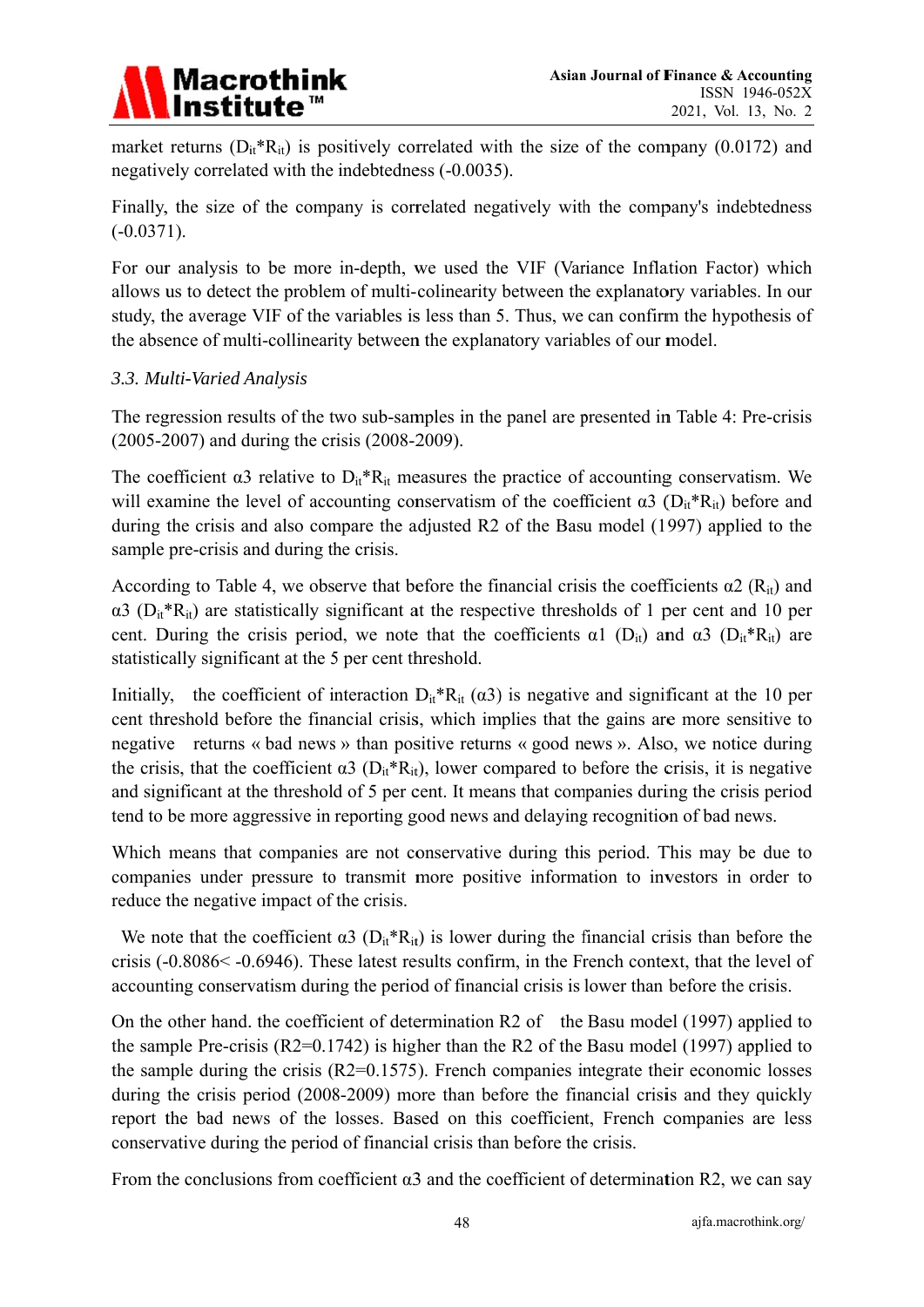

that the hypothesis assuming that the level of accounting conservatism decreases during a crisis period is confirmed.

The size and debt variables have no significant impact during the pre-crisis period. On the other hand, the size variable is positive and significant at the 1 per cent level during the financial crisis.

|                  | Pre-Crisis model (2005-2007) |                 |
|------------------|------------------------------|-----------------|
| Variable         | Coefficient                  | Probability     |
| Constant         | $0.0692***$                  | 0.000           |
| $D_{it}$         | $-0.0021$                    | 0.827           |
| $R_{it}$         | $0.5295***$                  | 0.007           |
| $D_{it}^*R_{it}$ | $-0.6946*$                   | 0.090           |
| <b>SIZE</b>      | $-8.4094$                    | 0.801           |
| <b>DEBT</b>      | $-0.0302$                    | 0.519           |
| $\mathbf N$      | 240                          |                 |
| R <sub>2</sub>   | 0.1742                       |                 |
|                  |                              |                 |
|                  | Model During The Crisis      | $(2008 - 2009)$ |
| Variable         | Coefficient                  | Probability     |
| Constant         | $0.0413***$                  | 0.000           |
| $D_{it}$         | $-0.0189**$                  | 0.037           |
| $R_{it}$         | $-0.0479$                    | 0.780           |
| $D_{it}^*R_{it}$ | $-0.8086**$                  | 0.018           |
| <b>SIZE</b>      | 4.7721 ***                   | 0.005           |
| <b>DEBT</b>      | $-0.0084$                    | 0.573           |
| N                | 160                          |                 |

Table 4. The Impact of the Financial Crisis on Accounting Conservatism: Basu Model (1997)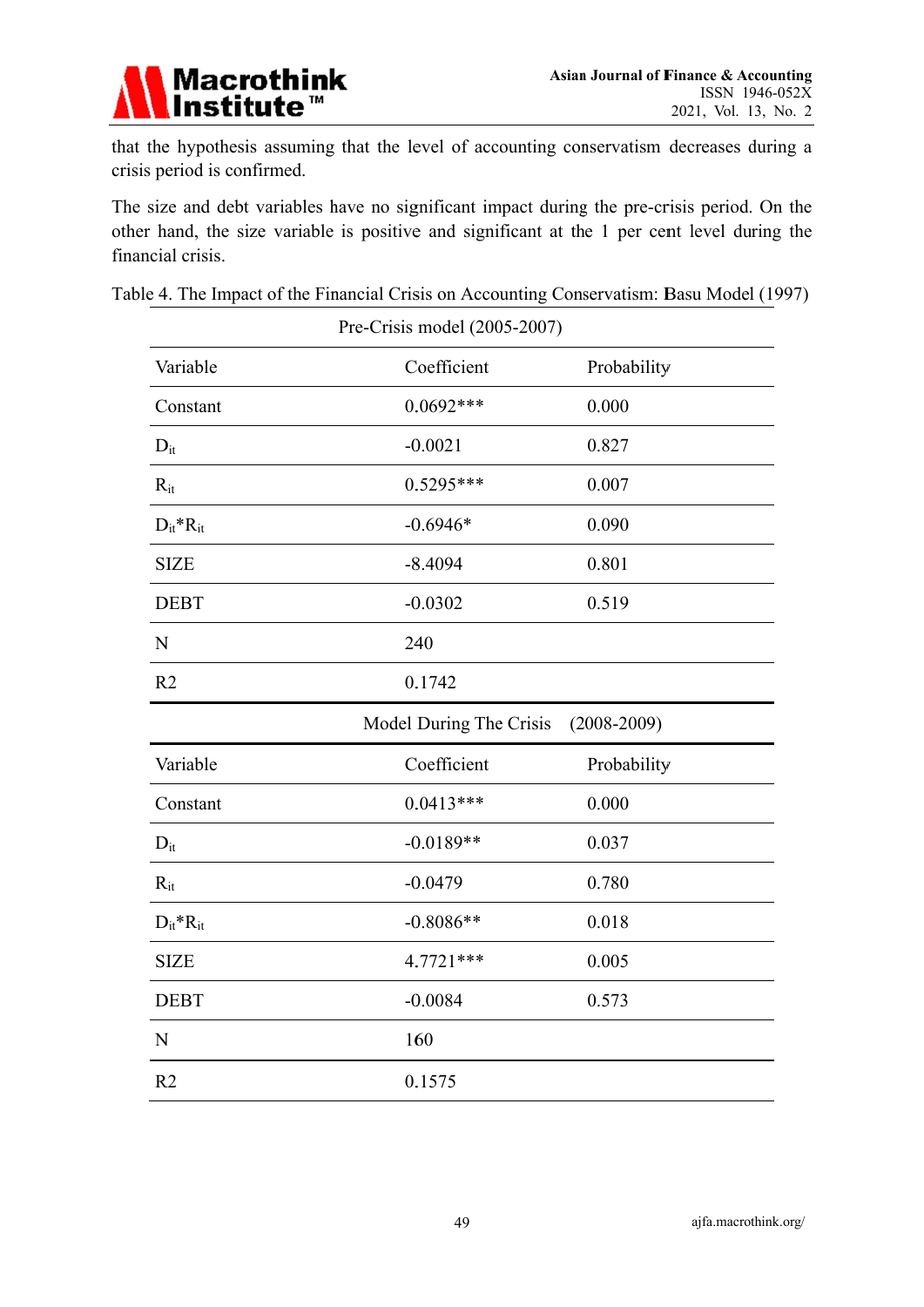

#### 4. Conclusion

Empirical evidence concerning the role played by international accounting standards in the conservatism of financial statements reporting has proven inconclusive. This paper seeks to explore the impact of mandatory IFRS adoption on accounting conservatism in France in the period of financial crisis. The main limitation of the present study is that it limited to the effects in French listed companies. Indeed, we used the Basu model (1997) on a sample of 120 French firms during 2005-2009. We find evidence of a significant reduction of accounting conservatism during the financial crisis. The results showed that companies during the crisis period are not conservative. Managers will tend to be more aggressive by reporting the good news and delaying the recognition of the bad.

#### **References**

Balakrishnan.K., Watts.R. and Zuo. L. (2016). The Effect of Accounting Conservatism on Corporate Investment during the Global Financial Crisis. Journal of Business Finance and Accounting, 43(5-6), 513–542. https://doi.org/10.1111/jbfa.12206

Basu. S. (1997). The Conservatism Principle and the Asymmetric Timeliness of Earnings. Journal  $\sigma f$ **Accounting** and Economics.  $24(1)$ ,  $3 - 37$ . https://doi.org/10.1016/S0165-4101(97)00014-1

Black. E.L., Sellers. K.F. and Manly. T. S. (1998). Earnings Management Using Asset Sales: An International Study of Countries Allowing Noncurrent Asset Revaluation. Journal of Finance **Business** and Accounting.  $25(9-10)$ , 1287-1317. https://doi.org/10.1111/1468-5957.00238

Brown. P., Izan. H.Y., Loh. A.L. (1992). Fixed Asset Revaluations and Managerial Incentives. Abacus, 28(1), 36-57. https://doi.org/10.1111/j.1467-6281.1992.tb00268.x

Bujaki. M.L., Richardson. A.J. (1997). A Citation Trail Review of the Uses of Firm Size in Accounting Research. Journal  $\sigma f$ Accounting Literature. 16.  $1-27.$ https://www.proquest.com/openview/2c20eea8ed6c69966ccfe56b8cae2c37/1?pq-origsite=gsc holar&cbl=31366

Christie. A.A. (1987). On cross-sectional analysis in accounting research. *Journal of* Accounting and Economics, 9(3), 231-258. https://doi.org/10.1016/0165-4101(87)90007-3

Daley. L., Vigeland. R. (1983). The effects of debt covenants and political costs on the choice of accounting methods: the case of accounting for R&D costs. Journal of Accounting  $\&$ *Economics*, 5(3), 195-211. https://doi.org/10.1016/0165-4101(83)90012-5

Dumontier. P., Labelle. R. (2010). Accounting earnings and firm valuation: the French case. The European **Accounting** Review.  $7(2)$ ,  $163 - 83.$ https://doi.org/10.1080/096381898336439

Easton. P.D., Harris. T. S. Ohlson. J. A. (1992). Aggregate accounting earnings can explain most of security retums: the case of long-term intervals. The Journal of Accounting & Economics, 15(2-3), 119-142. https://doi.org/10.1016/0165-4101(92)90015-T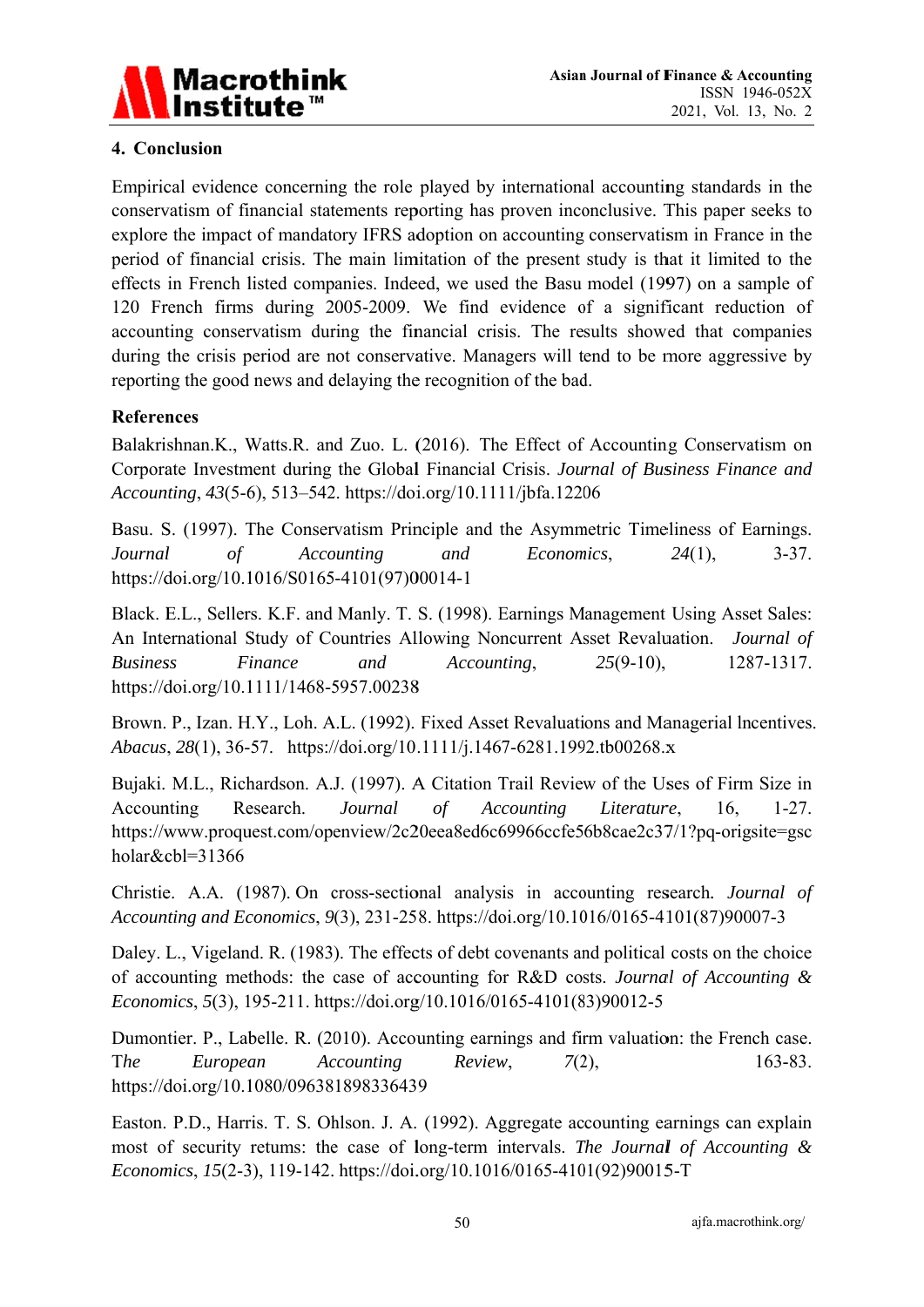

Filip. A., Raffournier. B. (2014). The impact of the 2008-2009 financial crisis on earnings management: The European evidence. The International Journal of Accounting, 49(4), 455-478. https://doi.org/10.1016/j.intacc.2014.10.004

Francis. B., Hasan. I., & Wu. O. (2013). The benefits of conservative accounting to shareholders: Evidence from the financial crisis. Accounting Horizons, 27(2), 319-346. https://doi.org/10.2308/acch-50431

Gul. F., Srinidhi. B., Shieh. T. (2002). The Asian financial crisis. accounting conservatism audit fees: Evidence from Hong Kong. **SSRN** Electronic and Journal. https://doi.org/10.2139/ssrn.315062

Iatridis. G., Dimitras. A.I. (2013). Financial crisis and accounting quality: Evidence from five European countries. Advances in Accounting, incorporating Advances in International Accounting, 29(1), 154-160. https://doi.org/10.1016/j.adiac.2013.03.001

Jenkins, S., Kane, D., & Velury, U. (2009). Earnings conservatism and value relevance across the business cycle. Journal of Business Finance & Accounting, 36(9-10), 1041-1058. https://doi.org/10.1111/j.1468-5957.2009.02164.x

Khan, M., & Watts, R.L. (2009). Estimation and Empirical properties of a Firm-Year Measure of Accounting Conservatism. Journal of Accounting and Economics, 48, 132-150. https://doi.org/10.1016/j.jacceco.2009.08.002

Khurana. I.K., Martin. X., Pereira. R., & Raman. K.K. (2006). Economic state-varying incentives and timely recognition of economic losses. Working paper. University of Missouri-columbia. http://aaahq.org/AM2006/abstract.cfm?submissionID=467

Kothari. S.P. (1992). Information in prices about future earnings: Implications for earnings response coefficients. Journal of Accounting and Economics, 15(2-3), 143-171. https://doi.org/10.1016/0165-4101(92)90016-U

Kousenidis. D.V., Ladas. A.C., & Negakis. C. I. (2013). The effects of the European debt crisis on earnings quality. International Review of Financial Analysi, 30, 351-362. https://doi.org/10.1016/j.irfa.2013.03.004

LaFond, R., & Watts, R. (2008). The information Role of Conservatism. The Accounting Review, 83(2), 447-478. http://dx.doi.org/10.2308/accr.2008.83.2.447

Identifying conditional conservatism. European Accounting Review, Ryan. G. (2006). 15(4), 511-525. https://doi.org/10.1080/09638180601102099

Sodan. S., Barac. Z.A., & Vuko. T. (2013). Lessons from financial crisis: Has accounting in Central and Eastern Europe become more conservative? Economic research, 1, 399-414. https://doi.org/10.1080/1331677X.2013.11517659

Vichitsarawong. T., Eng. L. L., & Meek. G. (2010). The impact of the Asian financial §crisis on conservatism and timeliness of earnings: Evidence from Hong Kong. Malaysia.